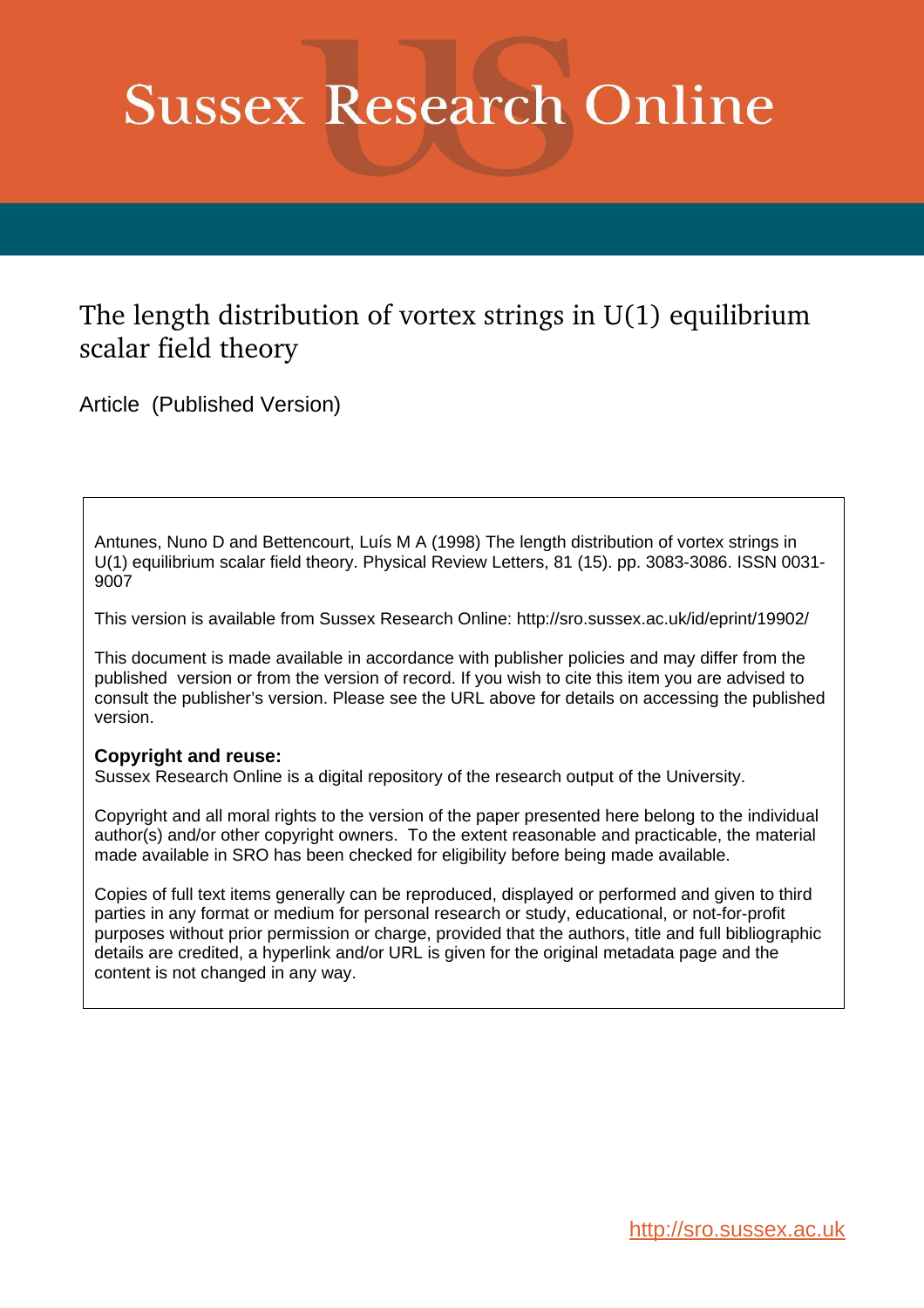## **The Length Distribution of Vortex Strings in**  $U(1)$  **Equilibrium Scalar Field Theory**

Nuno D. Antunes<sup>1</sup> and Luís M. A. Bettencourt<sup>2</sup>

<sup>1</sup>*Centre for Theoretical Physics, University of Sussex, Brighton BN1 9QJ, United Kingdom*

<sup>2</sup>*T6*y*T11 Theoretical Division MS B288, Los Alamos National Laboratory, Los Alamos, New Mexico 87545*

(Received 7 July 1998)

We characterize the statistical length distribution of vortex strings by studying the nonperturbative thermodynamics of scalar  $U(1)$  field theory in 3D. All parameters characterizing the length distributions exhibit critical behavior at  $T_c$  and we measure their associated critical exponents. Moreover, we show that vortex strings are generally self-seeking at finite temperature and that there exists a natural separation between long strings and small loops based on their spatial correlation behavior. [S0031-9007(98)07128-2]

PACS numbers: 11.27. + d, 05.70.Fh, 98.80.Cq

The accurate knowledge of the thermodynamic density and length distribution of a population of topological defects is a fundamental ingredient for scenarios of defect formation and evolution in the early Universe and in the laboratory. Although a phenomenological model exists, due to Kibble [1] and Zurek [2], for predicting defect densities it does not provide us with a microscopic understanding of the dynamics of defect populations, their length distribution, and correlations. These aspects of the defect network at the time of formation will have a crucial impact on the subsequent network evolution.

In the past, several attempts have been made at characterizing the statistics of defect networks. Analytical studies of cosmic string distributions at finite temperature were based on the assumption that strings form a gas of noninteracting random walks [3]. The generalization to realistic interactions is problematic and yields only qualitative predictions. Numerical support for the free random walk picture was found from Vachaspati-Vilenkin type algorithms [4]. There, phases of an underlying field are thrown down at random on sites of a lattice and vortex lines are formed by joining points around which the phases wind about the circle following the shortest path. This yields a (latticetype dependent) fraction of long string of  $67\% - 80\%$  and a length distribution that is Brownian for long enough strings. However, these studies correspond to the *infinite* temperature limit of the underlying field theory [5], where it becomes trivially free, and therefore have no direct predictive power at criticality, when defects are formed.

Recently, developments in computer power made possible the first studies of defect network properties directly from the nonperturbative thermodynamics of field theories. These focused their attention on defect densities. In this Letter we proceed to characterize in detail the equilibrium statistics of a network of vortex strings in scalar  $U(1)$  field theory in 3D. We measure several universal critical exponents associated with the string length distribution and construct a detailed picture of the critical behavior of the theory in terms of vortex strings.

The adoption of a dual perspective, *i.e.*, of the description of the mechanisms underlying criticality in terms of

nonlinear solutions of the theory was found to be the key to understanding the Kosterlitz-Thouless [6] transition in 2D, which proceeds by vortex-antivortex pair unbinding. Generally, given a dual model, critical behavior can be described equivalently in either the fundamental or the dual picture, the choice between either point of view being made based on computational advantage. However, the construction of exact dual theories proves very difficult in  $D \geq 3$ , except when supersymmetry is unbroken. The measurements of the string network universal critical exponents presented below provide us with direct constraints on dual field theories to  $U(1)$   $\lambda \phi^4$  in 3D [7].

Although  $U(1)$   $\lambda \phi^4$  is the simplest field theory containing vortex lines the model is of direct relevance to the thermodynamic description of liquid <sup>4</sup>He and of strong type II superconductors (such as most new high- $T_c$  materials) in the absence of an external field. It also embodies applications to cosmology, e.g., the phase transition associated with the spontaneous breakdown of Peccei-Quinn symmetry and the formation of axionic strings [8].

The methods used to drive the system to canonical equilibrium are familiar from stochastic field quantization. A more detailed description can be found elsewhere [5]. The equations of motion for the fields  $\phi_i$  are

$$
(\partial_t^2 - \nabla^2)\phi_i - m^2\phi_i + \lambda\phi_i(\phi_i^2 + \phi_j^2) + \eta\dot{\phi}_i = \Gamma_i,
$$
\n(1)

where  $i, j \in \{1, 2\}$  and  $i \neq j$  in Eq (1).  $\Gamma_i(x)$  is the Gaussian noise characterized by

$$
\langle \Gamma_i(x) \rangle = 0, \quad \langle \Gamma_i(x) \Gamma_j(x') \rangle = \frac{2\eta}{\beta} \, \delta_{ij} \delta(x - x'), \quad (2)
$$

where  $x, x'$  denote spacetime coordinates. Equations (1) and (2) ensure that the fluctuation-dissipation theorem applies in equilibrium, which will result for large times at temperature  $T = 1/\beta$ . We use a computational domain of size  $N^3 = 100^3$ , lattice spacing  $\Delta x = 0.5$  and impose periodic boundary conditions in space. At criticality all universal exponents are independent of  $\Delta x$ . Once in equilibrium, we construct the string network from the phase of the complex field  $\Phi = \phi_1 + i \phi_2$ , at regular time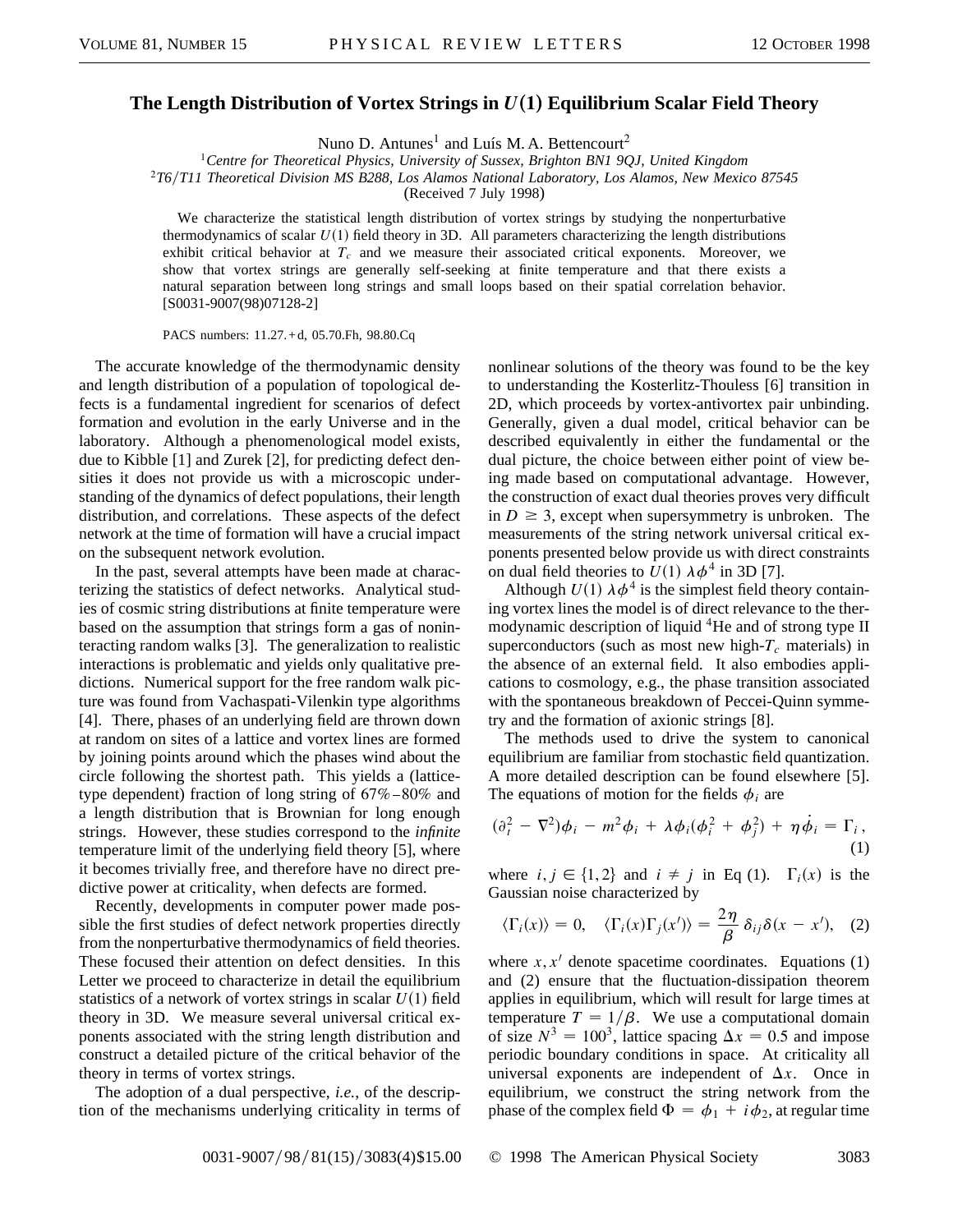intervals. In all measurements presented below a number of samples between 400 and 1200 was used. The inverse critical temperature  $\beta_c$ , measured from field correlators, is  $\beta_c = 1.91 \pm 0.01$  [5].

We separate strings as usual in cosmology into two distinct populations, one of loops, vortex lines shorter than  $\sim N^2$  and another of long strings longer than any loop. Note that there is *a priori* no reason for this separation or for the definition of the boundary between the two classes. First we deal with the statistics of loops. Characteristic loop distributions above and below the critical temperature are shown in Fig. 1.

In order to characterize the loop length distribution  $n(l)$  quantitatively we fit it for each temperature to an expression of the form

$$
\langle n(l) \rangle = A l^{-\gamma} \exp(-\beta \sigma_{\text{eff}} l), \qquad (3)
$$

where the average is over the canonical ensemble.  $\sigma_{\text{eff}}$  is the *T* dependent effective string tension and has dimensions of mass per unit length. The temperature at which it vanishes defines the so-called Hagedorn temperature  $T_H$ , the point at which long string appears in the system. We present our estimate of errors, mostly resulting from performing multiparameter fits, in the final measurements of universal quantities only. Statistical errors are generally very small.  $\gamma$  is related to the string interactions. For Brownian (i.e., noninteracting) strings  $\gamma = 5/2$ , whereas  $\gamma > 5/2$  or  $\gamma < 5/2$  for self-avoiding or self-seeking walks, respectively. The loop distributions measured in equilibrium are in fact very well fit by Eq. (3), with  $A(\beta)$ ,  $\gamma(\beta)$  and  $\sigma_{\rm eff}(\beta)$  determined by  $\chi^2$  minimization. These three quantities undergo radical behavior changes near the  $T_c$  lending support to a recent claim [5] that the criti-



FIG. 1. The loop length distribution for several  $\beta$ . An arbitrary  $l^{-5/2}$  distribution (solid) is plotted for comparison.

cal temperature for the fields,  $T_c$  and the Hagedorn temperature for the strings,  $T_H$  coincide in the infinite volume limit.

Figure 2 shows the temperature dependence of  $\gamma$  and  $\sigma_{\text{eff}}$ . We observe that as the critical point is approached from below  $\sigma_{\rm eff}$  vanishes. A fit to  $\sigma_{\rm eff}$  in this regime gives

$$
\sigma_{\rm eff}(\beta) \propto (\beta - \beta_H)^{\nu_{\rm st}}
$$

with  $\beta_H = 1.96 \pm 0.01$ ,  $\nu_{st} = 1.50 \pm 0.01$ , and where  $\beta_H = 1/T_H$ . Note that  $\beta_H$  does not coincide exactly with  $\beta_c$ . This discrepancy was observed previously in [5], where it was shown that as the computational domain is increased the temperature at which long strings first appear  $\beta_H$  migrates to  $\beta_c$ . In addition, the relative precision of the measurement of  $\sigma_{\text{eff}}$  close to  $\beta_c$  is poor since it requires a large number of long loops, lying on the boundary of the long string/loop separation, e.g., for  $\beta = 1.975$ , we have that  $l \sim (\beta \sigma_{\rm eff})^{-1} = 0.44 \times 10^4 \sim$  $N^2$ . Below a more accurate measurement of  $\beta_H$  will be obtained from the behavior of the length distribution of long strings.

Also very interesting is the value of  $v_{\text{st}}$ . This universal exponent for  $\sigma_{\text{eff}}$  in the global  $U(1)$  theory, corresponds to the exponent  $\nu_{\text{dual}} = \nu_{\text{st}}/2$ , associated with the correlation length of its dual field theory [7]. We believe this measurement provides a first direct determination leading to the classification of the universality class to which the dual formulation belongs. Note that  $v_{\text{dual}} = 0.75$  differs clearly from the mean-field prediction  $\nu_{MF} = 0.5$ , for any  $O(N)$ ,  $N \geq 1$ , scalar field theory. Remarkably  $\nu_{\text{dual}}$  coincides with the *exact* value for the critical exponent of an ensemble of interacting polymers in 2D [9].

As for  $\gamma$ , it is especially interesting to note that  $\gamma$  <  $5/2$  generally at any finite temperature; see Fig. 2. The



FIG. 2. (a)  $\sigma_{\rm eff}(\beta)$  and (b)  $\gamma(\beta)$ .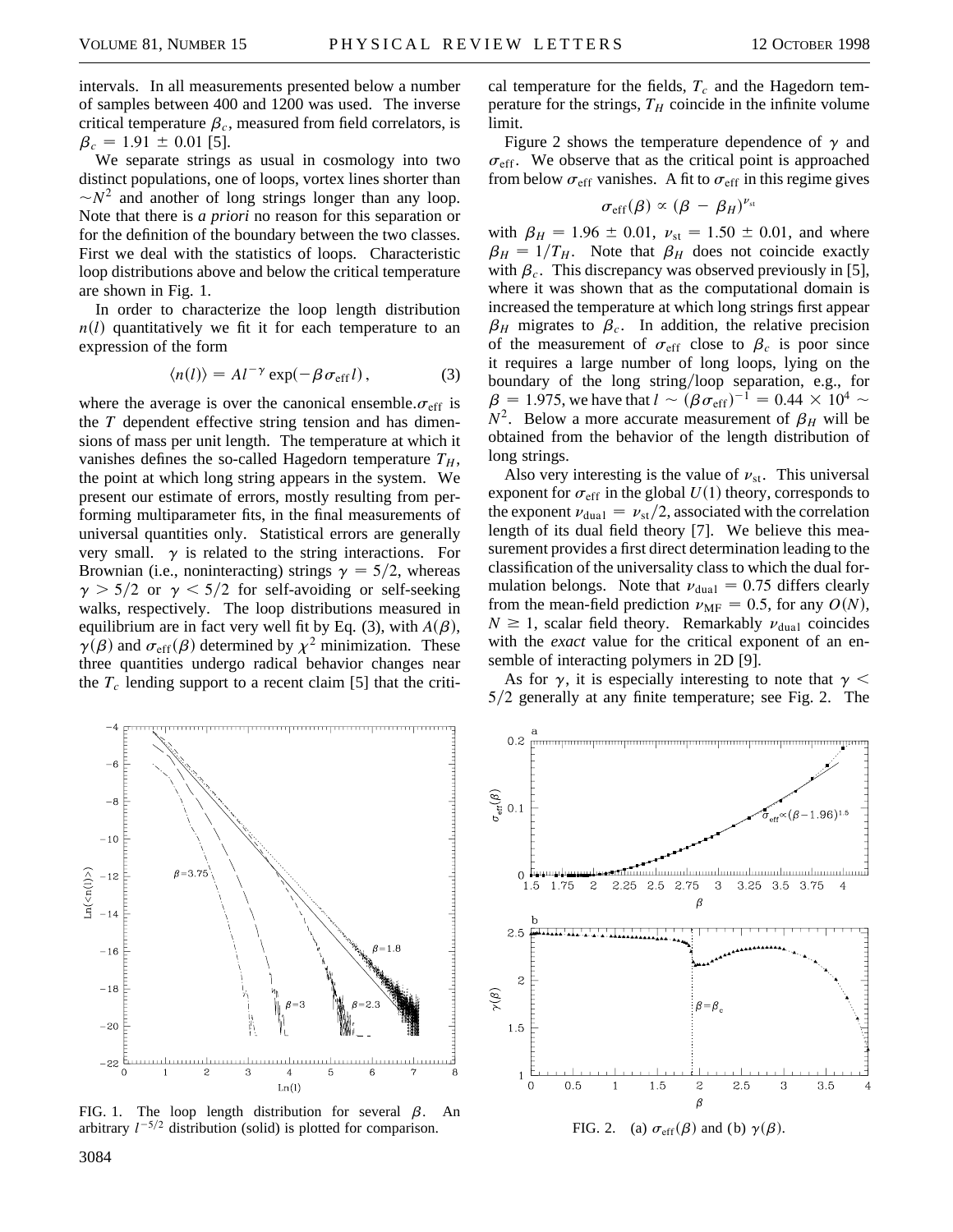discrepancy between our observations and the Brownian result cannot be attributed to small computational domain effects. The computation of the Brownian distribution in a finite volume generates exponential corrections [10] to Eq. (3), which fail to describe the changes in the distributions correctly and are, moreover,  $\beta$  independent. Above  $T_c$ ,  $\gamma(\beta) \approx 5/2 - 0.0385\beta$  and  $\gamma(\beta_c) = 2.23 \pm$ 0.04, [11].

Figure 3 shows the  $\beta$  dependence of *A* and of the average *walk step size*  $a(\beta)$ , which we define in terms of  $A(\beta)$  and  $\gamma(\beta)$  by

$$
A = \frac{1}{3} \left(\frac{3}{2\pi}\right)^{3/2} a^{\gamma - 3},\tag{4}
$$

where the arbitrary numerical prefactor was taken from the computation of  $\langle n(l) \rangle$  for random walks [10]. We observe that the amplitude of the distribution  $A(\beta)$  varies drastically with temperature in the vicinity of  $T_c$ .

 $A(\beta)$  alone determines the  $\beta$ -dependent probability of finding the smallest loops. In the vicinity of the critical point *A* suffers a dramatic drop until  $\beta_c$  is hit, followed by a sudden increase. At  $\beta = \beta_c dA/d\beta$  is discontinuous. The sharp drop in *A* signifies that  $a(\beta)$  has grown and with it the possibility for producing longer strings.

From general considerations at a second order phase transition we can expect that all characteristic lengths will present divergences as  $T \to T_c$ .  $a(\beta)$  is no exception. Note, however, that while  $\xi(\beta)$ , the correlation length associated with the connected field 2-point function, measures isotropic correlations of field excitations, *a* refers to correlations along the strings. It is therefore interesting to measure the critical exponents associated with *a*.



FIG. 3. (a) The amplitude of the loop distribution  $A(\beta)$  and (b) the average step length  $a(\beta)$  and the corresponding best fits Eqs. (5) at criticality.

Figure 3b shows the best fits to  $a(\beta)$  at criticality:

$$
a(\beta) - 1 \propto 1/(\beta - \beta_c)^{v_a^+}, \qquad \beta > \beta_c,
$$
  

$$
a(\beta) - 1 \propto 1/(\beta_c - \beta)^{v_a^-}, \qquad \beta < \beta_c,
$$
 (5)

with  $v_a^+ = v_a^- = 0.5 \pm 0.1$ . These values are typical of mean-field predictions and differ from  $\nu = 0.671$  [9], associated with  $\xi$ .

Above the critical point the behavior of *A* is given by  $A(\beta) \approx 0.092 + 0.006\beta$ . Note that in addition, given  $\gamma$ and above  $T_c$  ( $\sigma_{\text{eff}} = 0$ ), the total density of loops

$$
\rho_{\text{loop}} = \sum_{l=4}^{\infty} l \langle n(l) \rangle = \frac{A}{4(\gamma - 2)(\gamma - 2)} \qquad (\gamma > 2) \tag{6}
$$

is proportional to A in the infinite volume. For  $\beta = 0$ , when the distribution becomes Brownian the value of *A* does indeed exactly coincide with our measurement of  $\rho_{\text{loop}}(0) = A(0) = 0.083$  in [5].

In Fig. 4, we characterize the length distribution of long strings and show the mean distance between two string segments  $R(n)$  as a function of the number of steps (in lattice units) along the string. The distribution of long string, is notoriously difficult to measure because the total number of long strings in any computational domain is typically only a few. Here we could probe 600–1200 independent string networks, a large number compared to any study in a computational domain of this size. However, in such a set of data the number of long strings of a given length is never more than one in the total ensemble of measurements and a direct fit to the data becomes impossible. To obviate this problem we adopted a maximum likelihood test, see, e.g., [12], to fit the data from all samples to a distribution of the form  $Al^{-\gamma_l}$ . In the free random walk approximation  $\gamma_l = 1$ , as the result of the periodicity of the boundary conditions [10].

Figure 4a shows the temperature dependence of  $\gamma_l$ . For  $T > T_c$ ,  $\gamma_l$  is close to the Brownian value  $\gamma_l = 1$ converging to it as  $\beta \to 0$ , as  $\gamma_l \approx 1 + 0.1147 \beta$ . In the small band of temperatures below  $T_c$  for which we identified long string,  $\gamma_l$  assumes much larger values.

This sharp increase in  $\gamma_l$  is an indication that the distribution no longer has the simple form of a power law. In analogy to the form of the loop distribution it marks the onset of exponential suppression. Note that it was necessary to look at strings classified as long to notice this suppression, allowing us a more precise insight into the temperature variation of  $\sigma_{\text{eff}}$ , just below criticality. This behavior reinforces our previous conjecture that true long string is present in the system only above  $T_c$  which would, in the infinite volume limit, coincide with  $T_H$ .

A complementary test on the interacting nature of the strings is provided by  $R(n)$ , shown in Fig. 4b. Generally, one expects  $R(n) \sim n^{\alpha}$ , where *n* is the number of steps in lattice units. For Brownian walks it is well known that  $\alpha = 0.5$ . On the other hand  $\alpha > 0.5$  if the interactions are repulsive ( $\alpha \approx 0.59$  for self-avoiding walks) and  $\alpha \approx 1/3$ if they are attractive at low *T* [13].